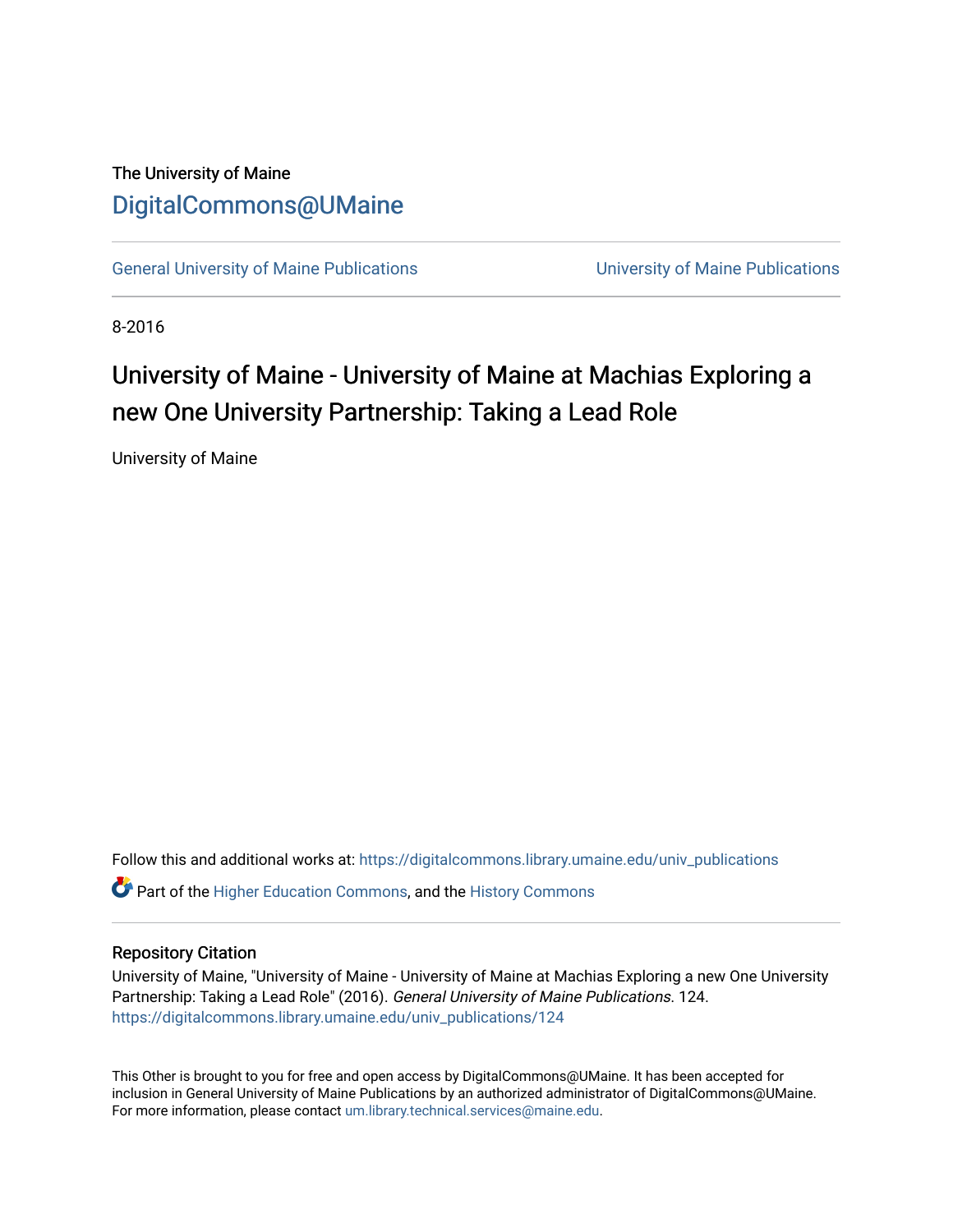#### **UNIVERSITY** OF MAINE – **UNIVERSITY OF MAINE AT MACHIAS**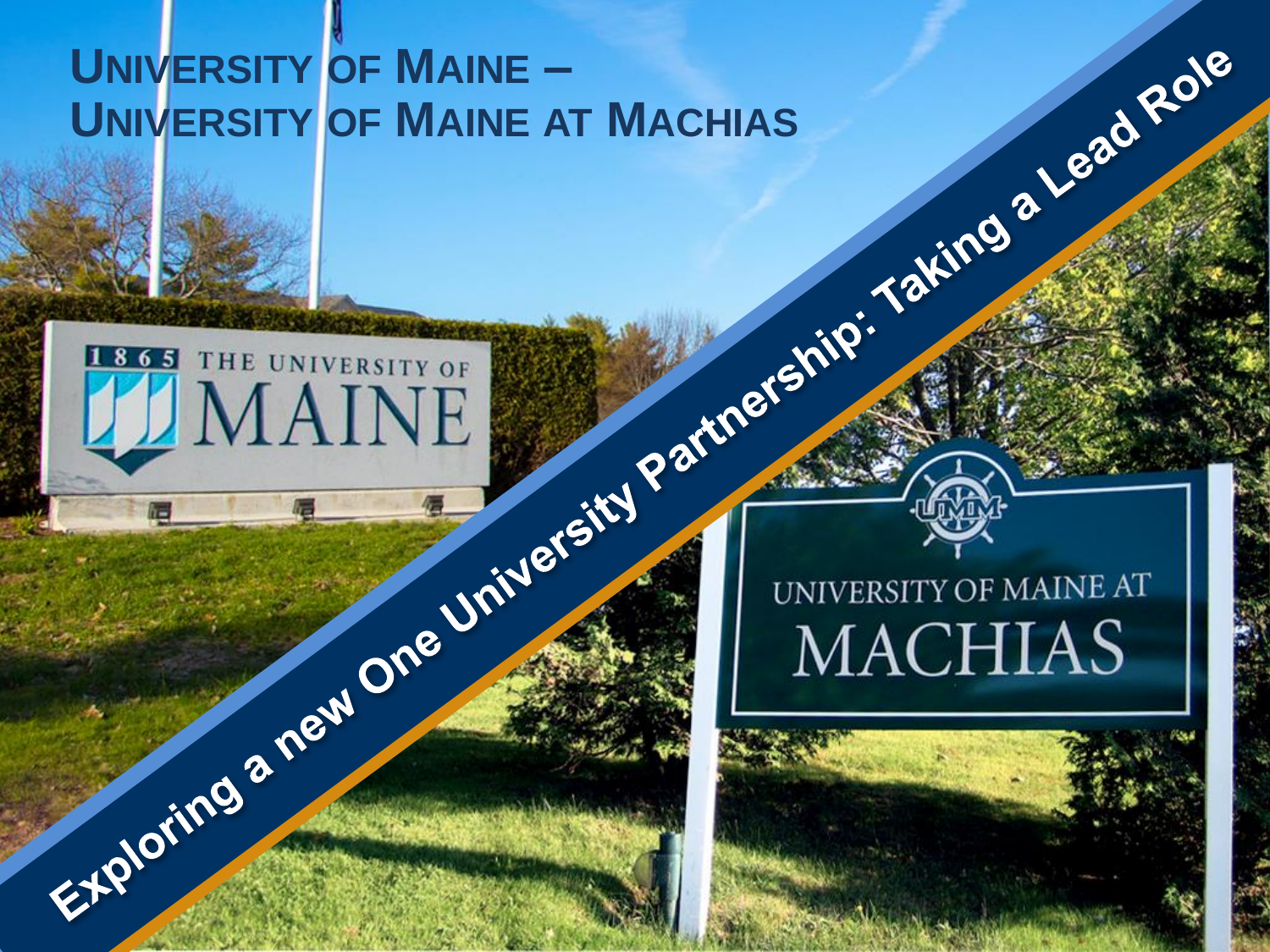

# Existing Collaborations

- Facilities Management
- Financial Aid
- Enrollment Management
- Research and Sponsored Activities



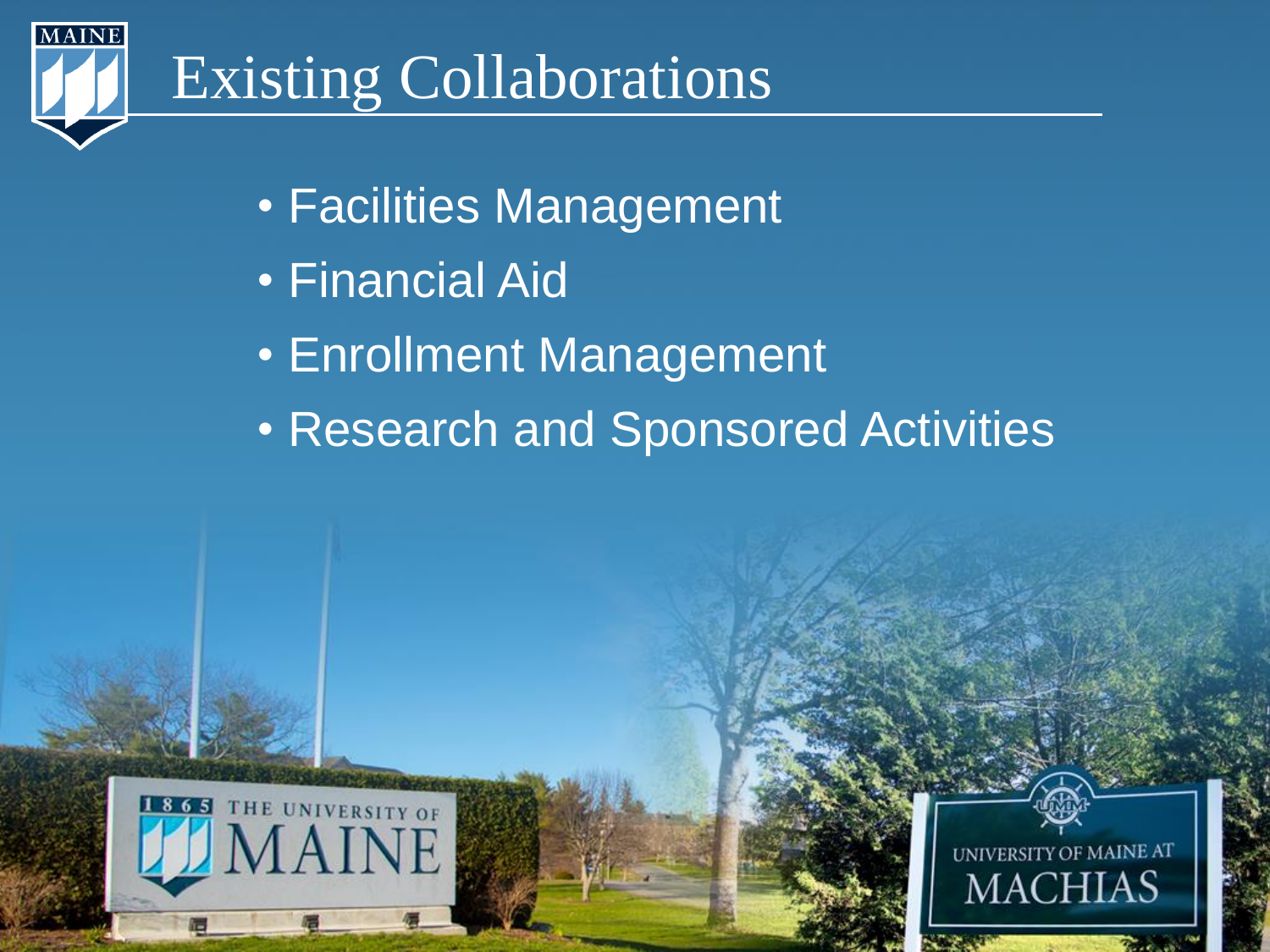

#### • Administrative Integration

- Evaluate Financial Aid Pilot Collaboration
- Evaluate Enrollment Management Pilot
- Evaluate Research and Sponsored Activities Pilot
- Explore other collaborations
- Curriculum and Program Alignment • Partnership Models



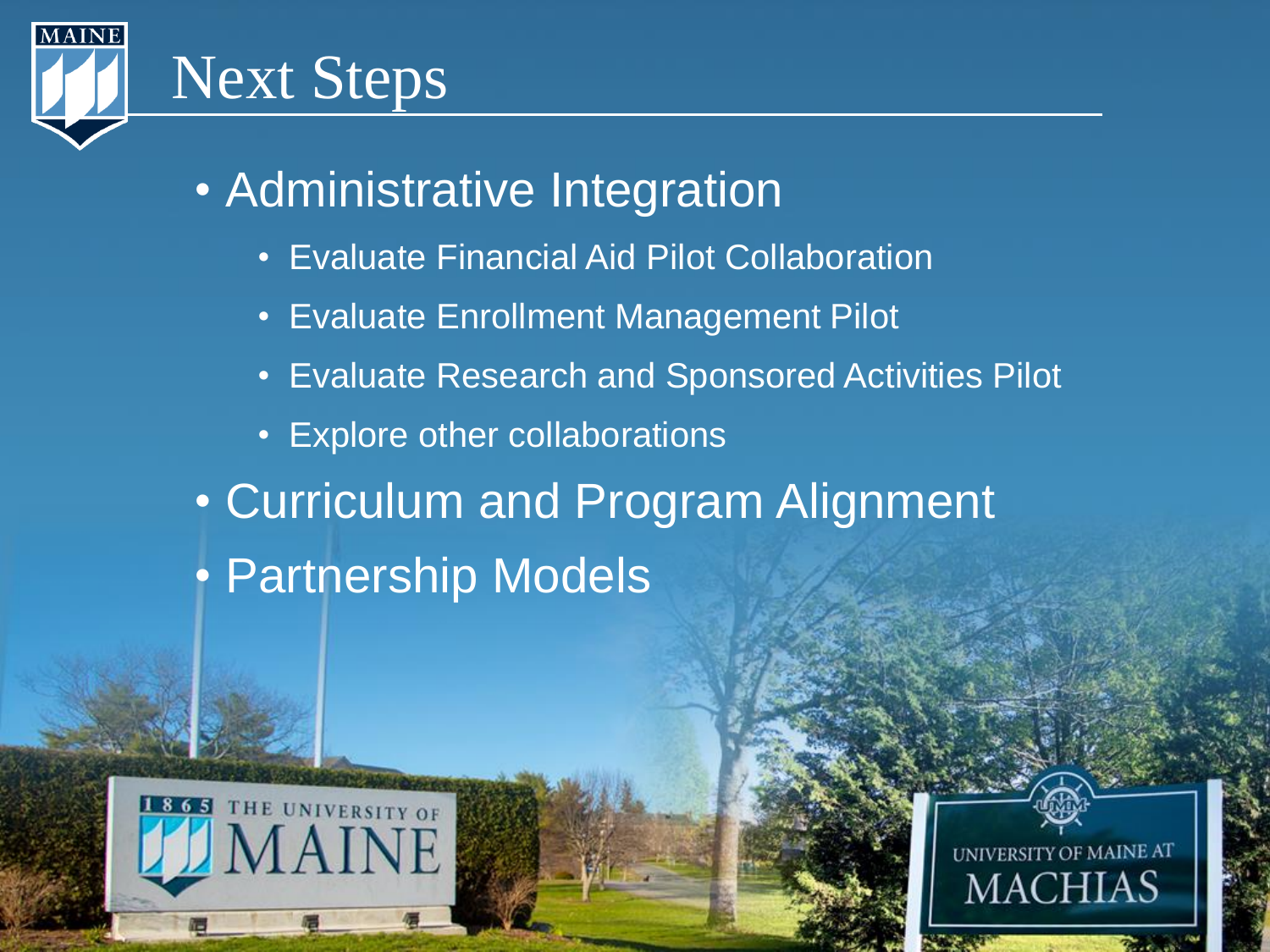

#### Administrative Integration

### **Who:** Administrators from UMaine and UMM **What:** Report on potential administrative integration in admissions, financial

aid, finance, facilities, bursar, sponsored programs, auxiliaries

#### **When:** July, 2016 BOT meeting



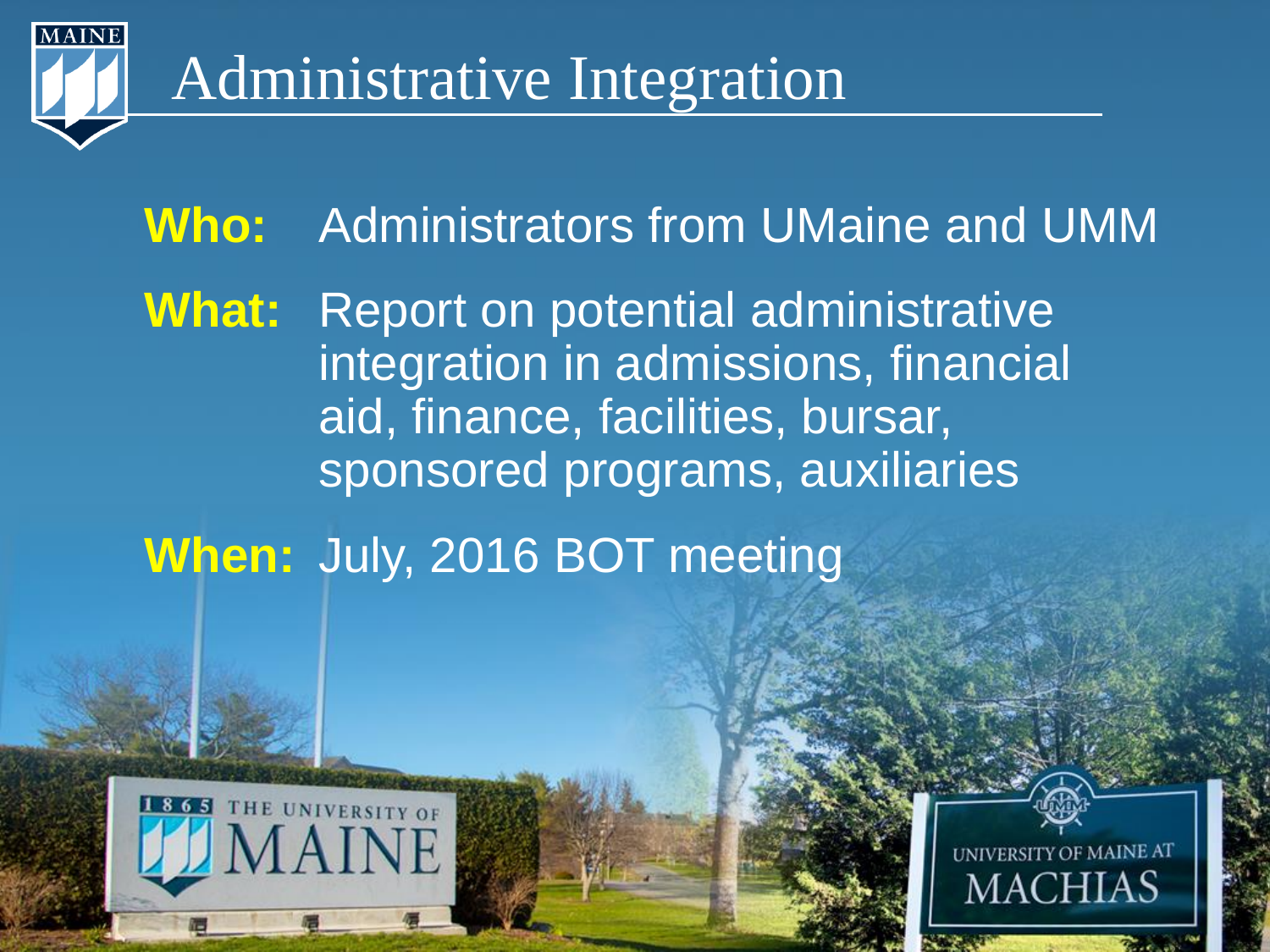

# Curriculum and Program Alignment

#### **Who:** Cross-campus teams of faculty and academic leaders.

**What:** Develop models for 2+2 and 4+1 programs. Build upon work of Program Integration teams.

**When:** October 15, 2016



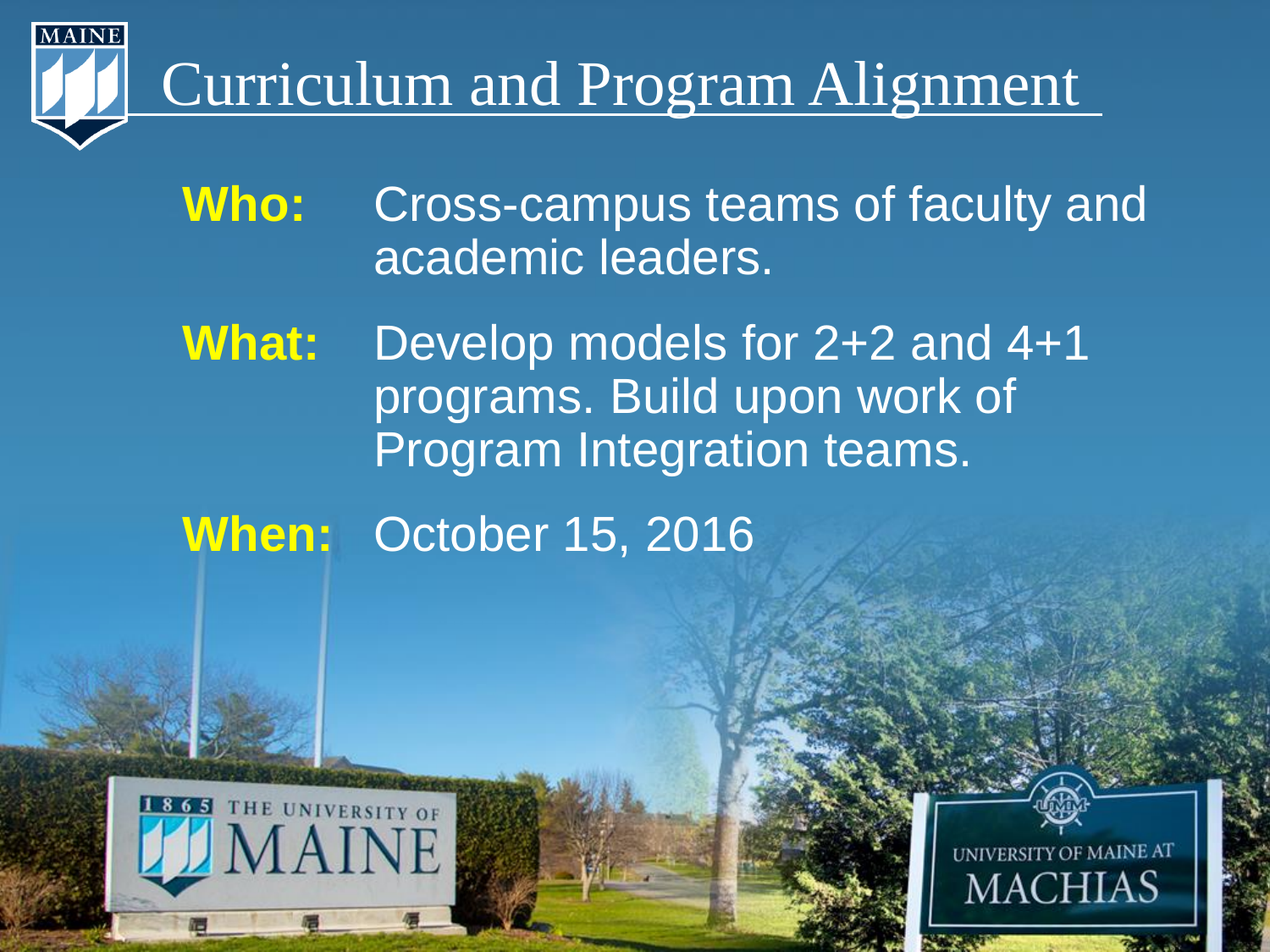

## Partnership Models

**Who:** Administrators from UMaine and UMM with System representation.

**What:** Analyze possible partnership models and develop recommendations

**When:** November, 2016 BOT meeting



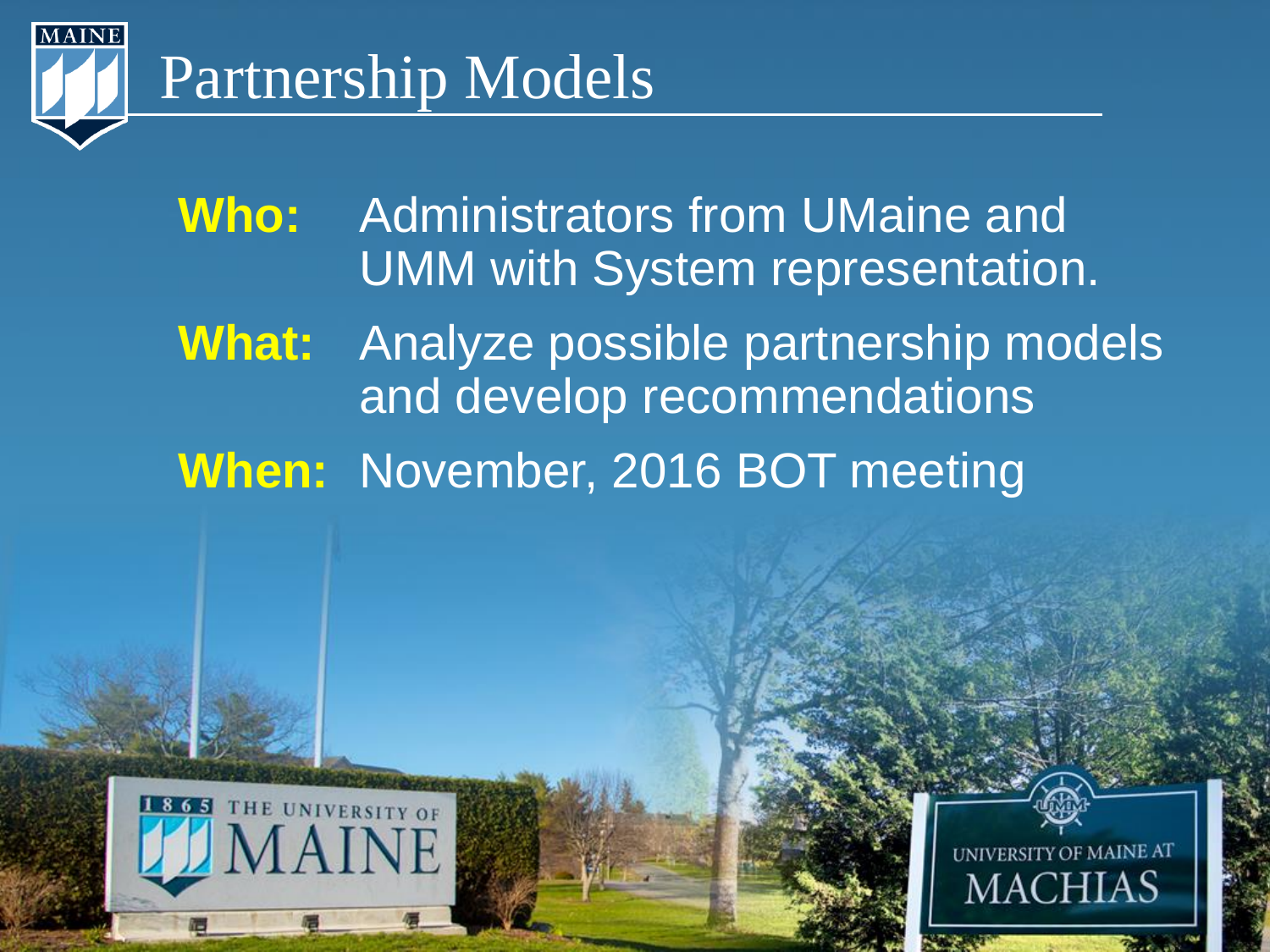

## Potentials for UMaine

#### **Risks**

- Fiscal
- Academic

#### **Potential Benefits**

- UMaine assumes leadership role in One **University**
- Advance Enrollment Management goals
	- Selectivity
	- Capacity challenges
	- Enrollment growth
- Extend the reach of our signature strength in Marine Sciences